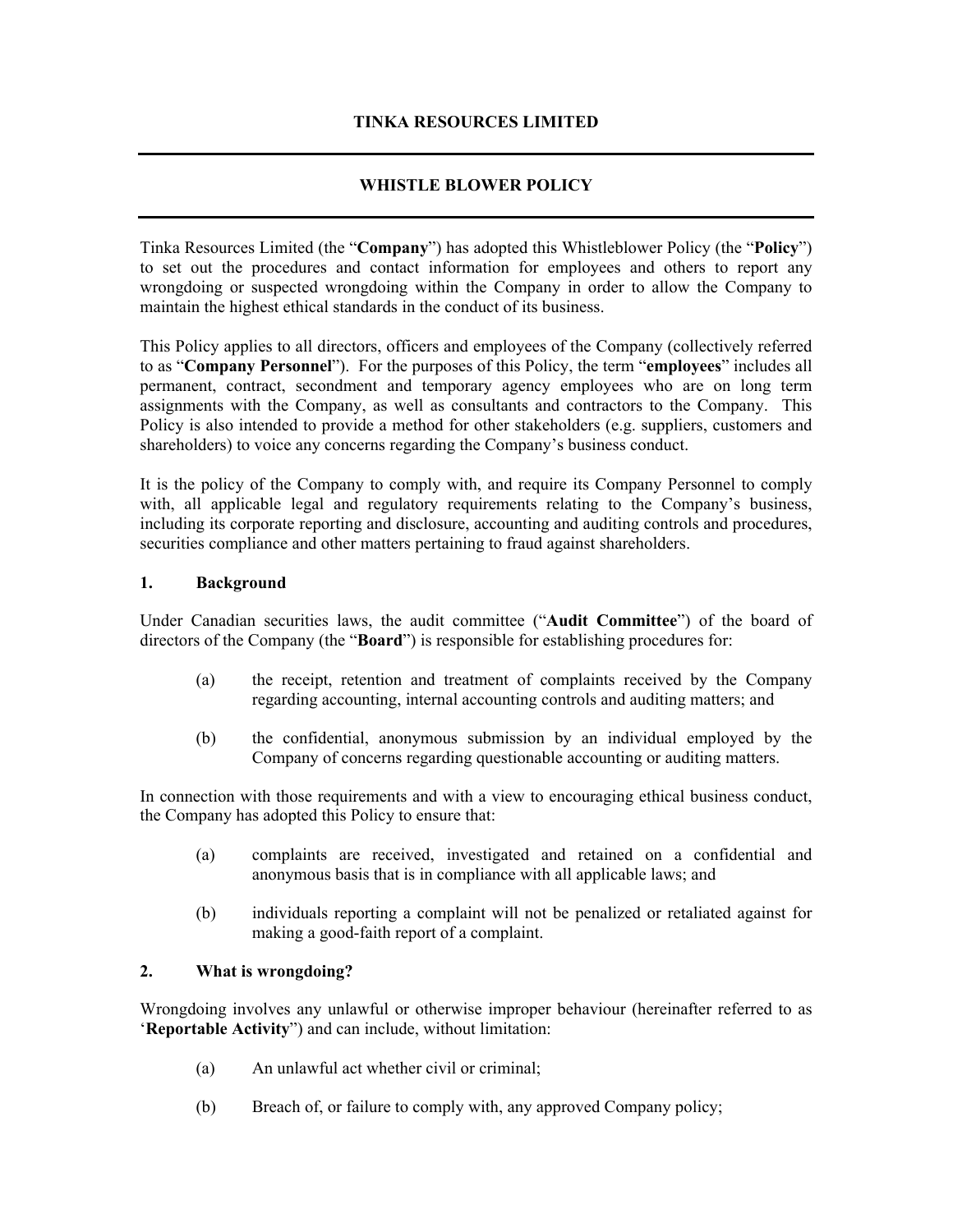- (c) Violation of federal or provincial laws or regulations that could result in fines or civil damages payable by the Company, or that could otherwise significantly harm the Company's reputation or image;
- (d) Unprofessional conduct or conduct that is below recognized, established standards of practice;
- (e) Questionable accounting or auditing practices;
- (f) Dangerous practice likely to cause physical harm/damage to any person/property;
- (g) Failure to rectify or take reasonable steps to report a matter likely to give rise to a significant and avoidable cost or loss to the Company;
- (h) Abuse of power or authority; or
- (i) Unfair discrimination in the course of employment or provision of services.

The above list is intended to give an indication of the kind of conduct which might be considered as "wrongdoing" and is neither definitive nor exhaustive.

### **2. Who is protected?**

Any employee who makes a disclosure or raises a concern under this Policy will be protected if the employee:

- (a) Discloses the information in good faith;
- (b) Believes it to be substantially true;
- (c) Does not act maliciously or make knowingly false allegations; and
- (d) Does not seek any personal or financial gain.

Company Personnel should feel confident to report violations as described above or to assist in investigations of such alleged violations. The Company will not tolerate retaliation or discrimination of any kind by or on behalf of the Company and its Company Personnel against any individual making a good faith complaint of, or assisting in the investigation of, Reportable Activity. Anyone engaging in retaliatory conduct will be subject to disciplinary action by the Company, which may include termination.

More specifically, neither the Company, nor any person acting on behalf of the Company or in a position of authority in respect of Company Personnel, will take any disciplinary measure against, demote, terminate or otherwise adversely affect the employment of any Company Personnel or threaten to do so with the intent to compel an individual to abstain from reporting Reportable Activity to a law enforcement and/or regulatory authority or with the intent to retaliate against the employee because that individual has reported Reportable Activity to a law enforcement and/or regulatory authority. Engaging in retaliatory conduct may be considered an offence under various Canadian laws.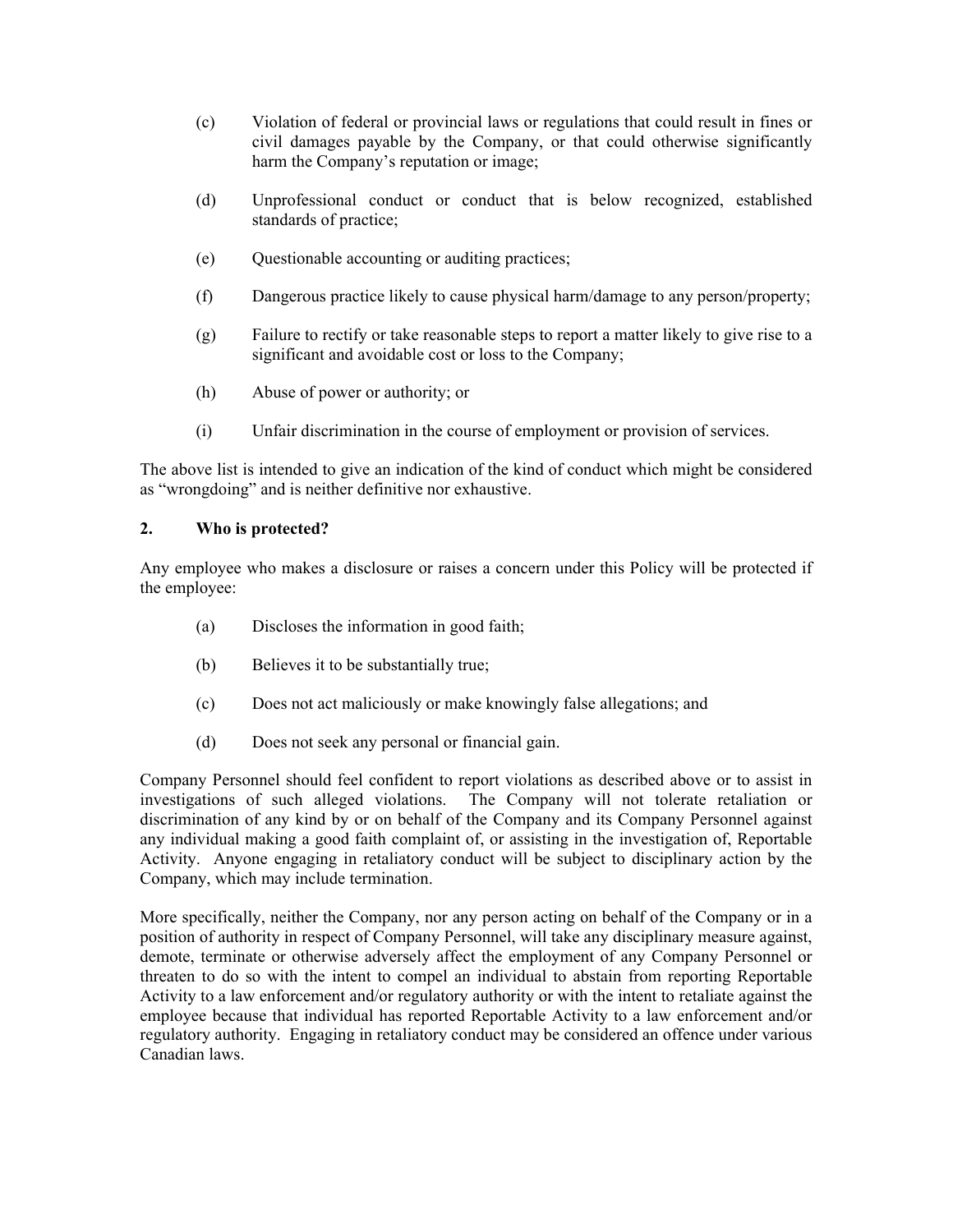### **3. Reporting Concerns**

Anyone with a complaint or concern about the Company should first seek guidance from the person in charge of the group which provides the relevant service to the Company. This depends however, on the seriousness and sensitivity of the issues involved and who is suspected of wrongdoing.

### **4. Reporting Accounting and Similar Concerns**

Any concerns or questions regarding potential violations of any Company policy or procedure or applicable law, rules or regulations involving accounting, internal accounting controls or auditing matters should be directed to Mr. Ben McKeown, Chair of the Audit Committee of the Company, in writing (which may be done anonymously as set forth below in section 7), addressed as follows:

| (a) | by mail or courier: | Mr.Ben McKeown<br>c/o Chase Management Ltd.<br>1305 – 1090 West Georgia Street<br>Vancouver, BC V6E 3V7<br>(Marked "Confidential") |
|-----|---------------------|------------------------------------------------------------------------------------------------------------------------------------|
| (b) | by facsimile:       | Mr. Ben McKeown<br>604.683.1585<br>(anonymity cannot be maintained for facsimiles)                                                 |
| (c) | by email:           | Mr. Ben McKeown<br>bmckeown@tinkaresources.com<br>(anonymity cannot be maintained for emails)                                      |

### **5. Communication Alternatives**

With respect to matters relating to this Policy, any officer or employee may communicate with the Company's legal counsel, Mr. Michael Varabioff of Maxis Law Corporation, in writing (which may be done anonymously as set forth below in section 7), addressed as follows:

| (a) | by mail or delivery: | Mr. Michael Varabioff<br>c/o Maxis Law Corporation<br>Suite 910, 800 West Pender Street<br>Vancouver, BC V6C 2V6<br>(Marked "Confidential") |
|-----|----------------------|---------------------------------------------------------------------------------------------------------------------------------------------|
| (b) | by facsimile:        | Mr Michael Varabioff<br>604-692-4900<br>(anonymity cannot be maintained for facsimiles)                                                     |
| (c) | by email:            | Mr. Michael Varabioff<br>mvarabioff@maxislaw.com<br>(anonymity cannot be maintained for emails)                                             |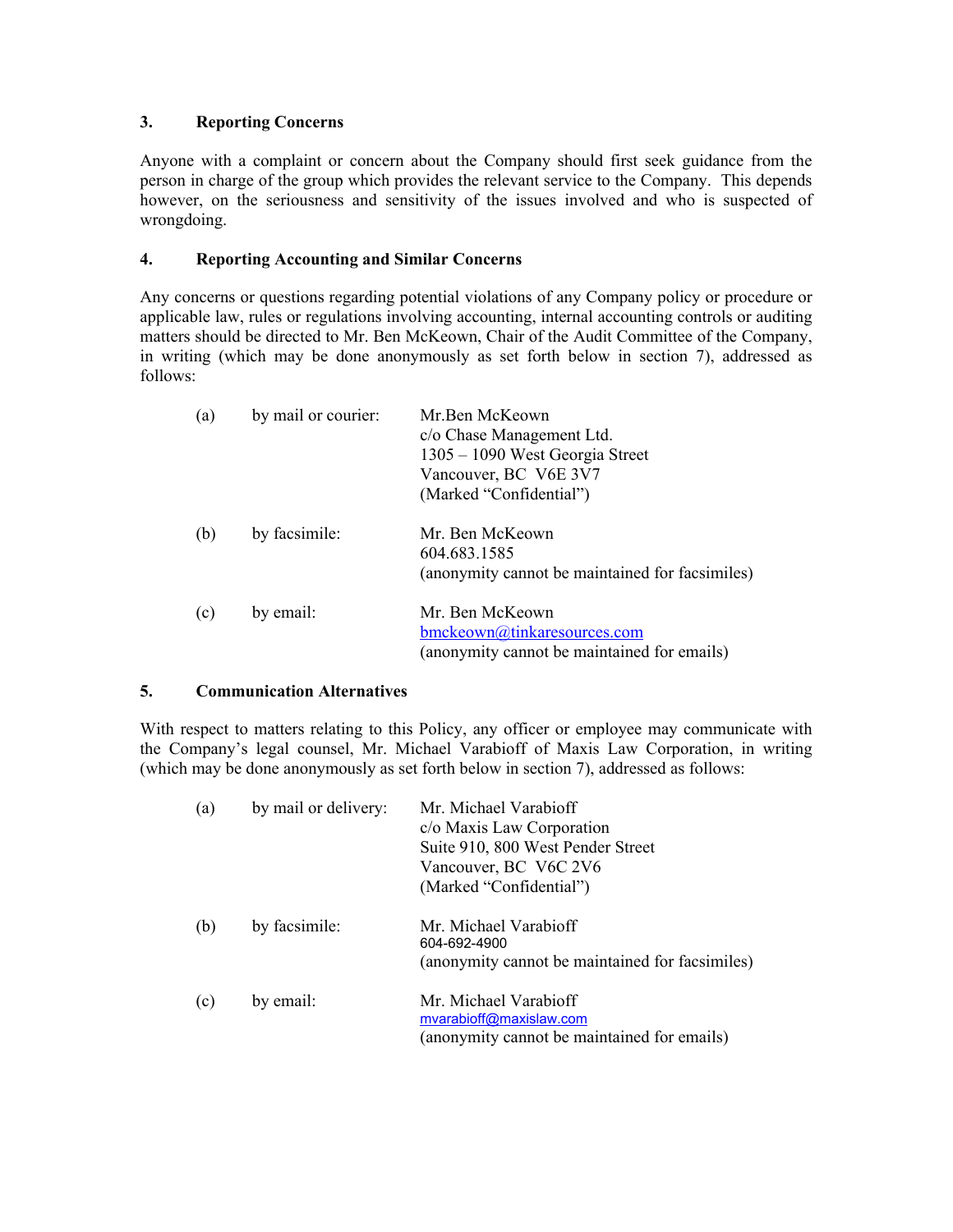# **6. Misuse of Reporting Channels**

Employees must not use these reporting channels in bad faith or in a false or frivolous manner.

# **7. Reporting: Anonymity**

When reporting concerns, the Company prefers that officers and employees identify themselves in order to facilitate the Company's ability to take appropriate steps to address the report, including conducting any appropriate investigation. However, the Company also recognizes that some people may feel more comfortable reporting a suspected violation anonymously.

If an officer or employee wishes to remain anonymous, he or she may do so, and the Company will use reasonable efforts to protect the confidentiality of the reporting person subject to applicable law, rule or regulation or to any applicable legal proceedings. In the event the report is made anonymously, however, the reports should provide as much detail as reasonably necessary to permit the Company to evaluate the matter(s) set forth in the anonymous report and, if appropriate, commence and conduct an appropriate investigation.

### **8. Investigation of Complaints**

Upon receipt of a complaint alleging Reportable Activity, a determination will be made as to whether a reasonable basis exists for commencing an investigation into the Reportable Activity alleged in the complaint. If it is concluded that an investigation is warranted, appropriate measures shall be taken to implement a thorough investigation of the allegations as quickly as possible. It should be borne in mind that it may be necessary to refer a matter to an external agency and this may result in an extension of the investigative process. It should also be borne in mind that the seriousness and complexity of any complaint may have an impact on the time taken to investigate a matter. A designated person will indicate at the outset the anticipated time frame for investigating the complaint.

All investigations shall be carried out in a manner to ensure confidentiality of the matter and shall involve only those individuals who need to be involved in order to conduct the investigation. If requested by the complainant, the investigation shall be carried out in a manner to protect the anonymity of the complainant.

### **9. Corrective Action**

The Audit Committee is ultimately responsible for determining the validity of each complaint and implementing the appropriate corrective action, with the input of its advisors and management, if requested. The Audit Committee shall report any legal or regulatory non-compliance to management and ensure that management takes corrective action including, where appropriate, reporting any violation to relevant governmental authorities.

Any Company Personnel deemed to have committed Reportable Activity may be subject to disciplinary action, up to and including termination.

# **10. Publicizing the Process for Reporting**

A copy of the Policy will be distributed to all of the Company's directors, officers, employees and key consultants. The Company will also make known to Company Personnel and members of the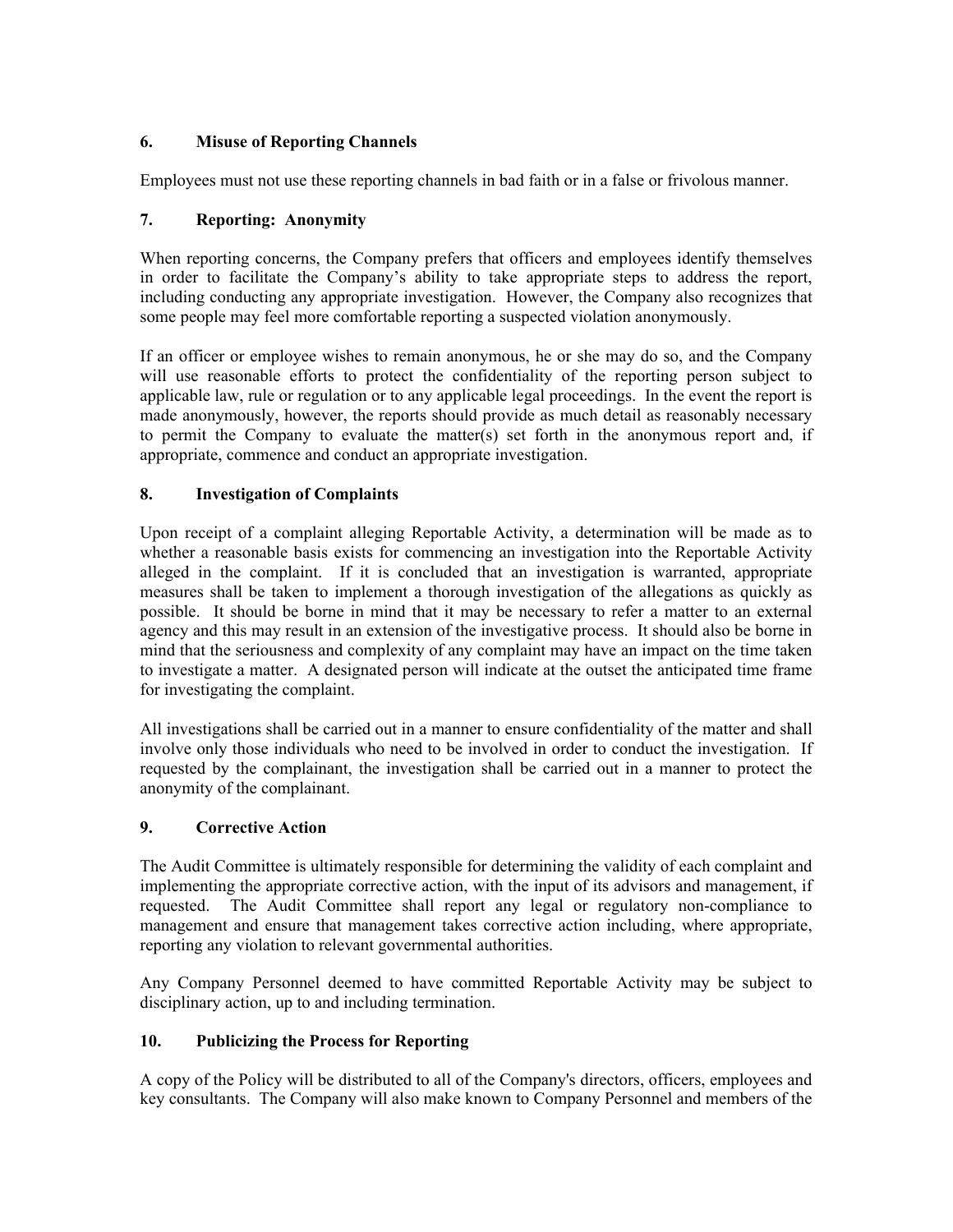public the process for reporting on an anonymous and confidential basis on an ongoing basis. This information will make it clear that no Company Personnel will be penalized for making a good-faith report of Reportable Activity nor will the Company tolerate retaliation against an individual who makes a good-faith report of Reportable Activity. The Company will also periodically (at least annually) communicate reminders to Company Personnel of the process for reporting Reportable Activity. This may be accomplished by electronic or other means, including, for example, email, written memos and newsletters.

# **11. Retention of Complaints and Documents**

All investigations of Reportable Activity will be fully documented in writing by the person(s) designated to investigate the Reportable Activity. The Audit Committee shall retain all documents and records regarding any Reportable Activity for a period of seven years. Such documentation will be available for inspection by members of the Audit Committee, the external auditors and any external legal counsel of the Company and other advisors to the Company hired in connection with the investigation of the Reportable Activity. Disclosure of such documentation to any other person, and in particular any third party, will require the prior approval of the Chair of the Audit Committee to ensure that privilege of such documentation is properly maintained.

It is illegal and against the Company's Corporate Governance Policy to destroy any corporate audit or other records that may be subject to or related to an investigation by the Company or any federal, provincial or regulatory body**.** 

# **12. Compliance with the Policy**

All Company Personnel must follow the procedures outlined in the Policy and cooperate with any investigation initiated pursuant to the Policy. Adherence to the Policy is a condition of employment. The Company must have the opportunity to investigate and remedy any alleged Reportable Activity, and Company Personnel must ensure that the Company has an opportunity to undertake such an investigation.

The Policy should not be construed as preventing, limiting or delaying the Company from taking disciplinary action against any individual, up to and including termination, in circumstances (such as, but not limited to, those involving problems of performance, conduct, attitude or demeanor) where the Company deems disciplinary action appropriate.

### **13. Review of Policy**

The Policy will be reviewed by the Company annually and updated as required.

### **14. Inquiries**

Any questions with respect to the general application of the Policy should be made to the Corporate Secretary of the Company.

### **15. General**

Northing in this Policy should be construed or interpreted as limiting, reducing or eliminating the obligation of any director, officer or employee of the Company to comply with all applicable laws. Conversely, nothing in this Policy should be construed or interpreted as expanding